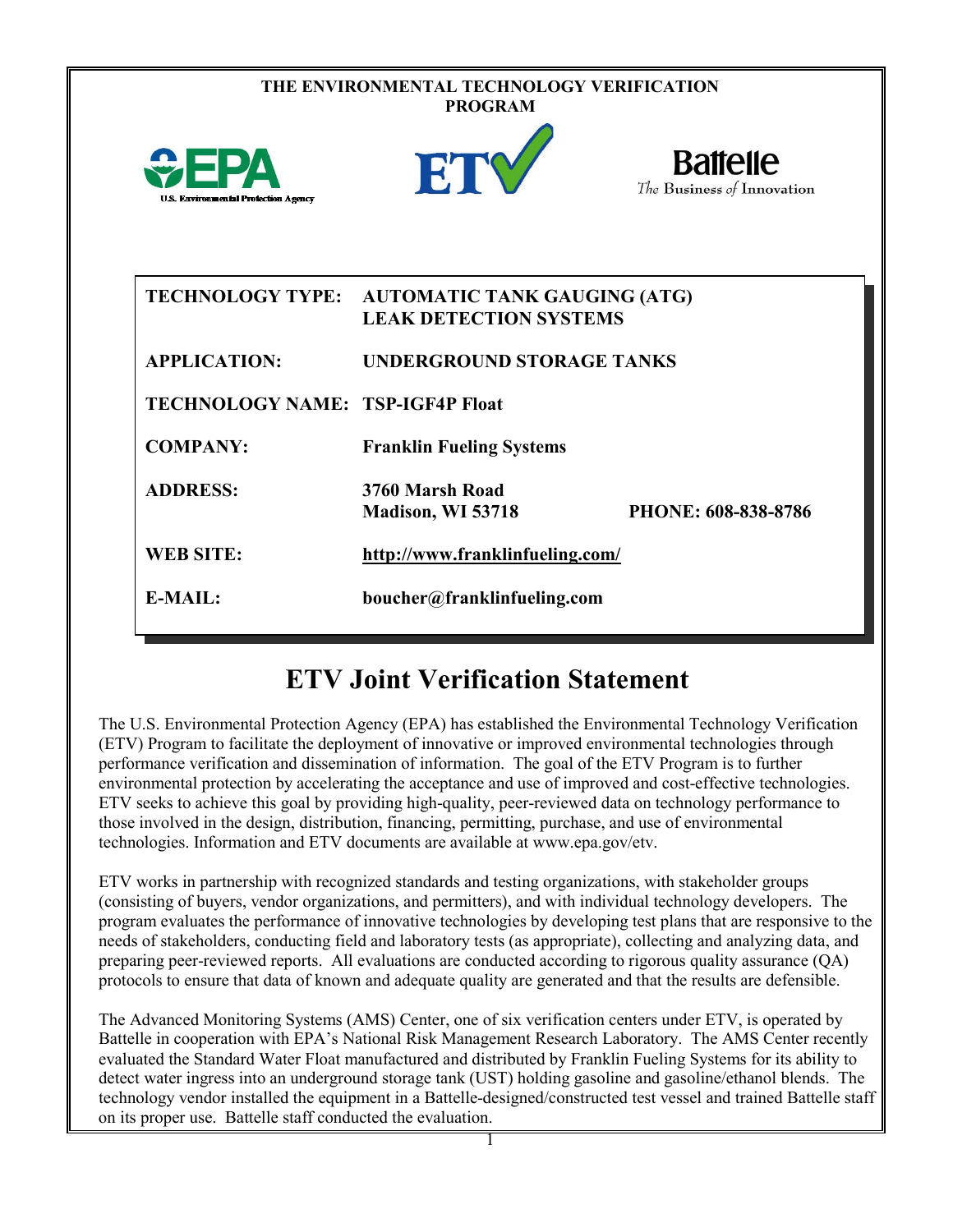## **VERIFICATION TEST DESCRIPTION**

Testing was performed between September 13 and September 30, 2011. The verification test was designed to evaluate the functionality of the ATG systems when in ethanol-blended fuel service. The test was performed in the interior of an existing research building (JS-20) at Battelle's West Jefferson, OH south campus. The building interior and the exterior area surrounding the building were modified to accommodate a specially-fabricated test vessel and support items. The test vessel was fabricated from a 6-ft diameter piece of a fiberglass storage tank shell that was fitted with glass ends to allow visual observation of the conditions within the vessel during testing. Exterior storage facilities were made available for fuel storage and waste storage.

The characteristics of independent variables were selected and established during the runs to determine the response of the dependent variables. Performance parameters were evaluated based on the responses of the dependent variables and used to characterize the functionality of the ATG system. The water ingress tests were focused on the mixing method of water addition into the test vessel. Three test designs were incorporated into the evaluation:

- A continuous water ingress test consisting of two parts:
	- Determination of minimum detection height;
	- Determination of smallest detectable incremental change in height; and
- A quick water dump followed by a fuel dump.

In the first test, a continuous stream of water was introduced into the field test vessel to produce a splash on the surface of the fuel or to not produce a splash by trickling the water along the surface of the fuel filler riser pipe to slowly meet the surface of the fuel. The independent variables and levels for the continuous water ingress test were:

- Fuel ethanol content (three levels): E0 (no ethanol), E15 (15% ethanol), and flex fuel (up to 85% ethanol);
- Water ingress method/rate (two levels): with splash and without splash; and
- Fuel height (two levels): 25% and 65% full.

The water ingress method/rate was selected to establish conditions that impact the degree of mixing that occurs in a tank using the three ethanol blends. The rate was established to accumulate enough water to generate a technology response within 1 hour. If a response was not observed in 3 hours, the run was terminated. Introducing water with a splash was accomplished by positioning a water tube such that water droplets would free-fall to the fuel surface below. The test condition was maintained until a response in the water detection technology was observed, or terminated after 3 hours if there is no response. Introducing water without a splash was accomplished by positioning the water tube such that surface tension allowed the water to flow along the outside of the fuel filler riser pipe with minimal agitation to the surface of the fuel. The test condition was maintained until a response in the water detection technology was observed, or terminated after 3 hours if there was no response.

Two fuel height levels were specified to establish different splash mixing regimes and diffusion columns. The lower fuel height yielded the greater splash mixing potential, but the shorter diffusion columns through which the water could flow. Conversely, the higher fuel height yielded the lower splash mixing potential, but the higher diffusion column. The fill heights were established to  $\pm$  10% of the target height of either 25% or 65%. At 25% and 65% of the height of the test vessel, there were 170 and 610 gallons, respectively, of fuel were in the test vessel.

To address the second part of the continuous water ingress test, once the water detection technology reacted to the minimum water height, the smallest increment in water height that can be measured was determined. An ingress rate of 200 mL/min was calculated to produce a height increase at the bottom of the tank of approximately 1/16th of an inch in 10 minutes. Readings were taken from the technology, as well as visually, 10 minutes after the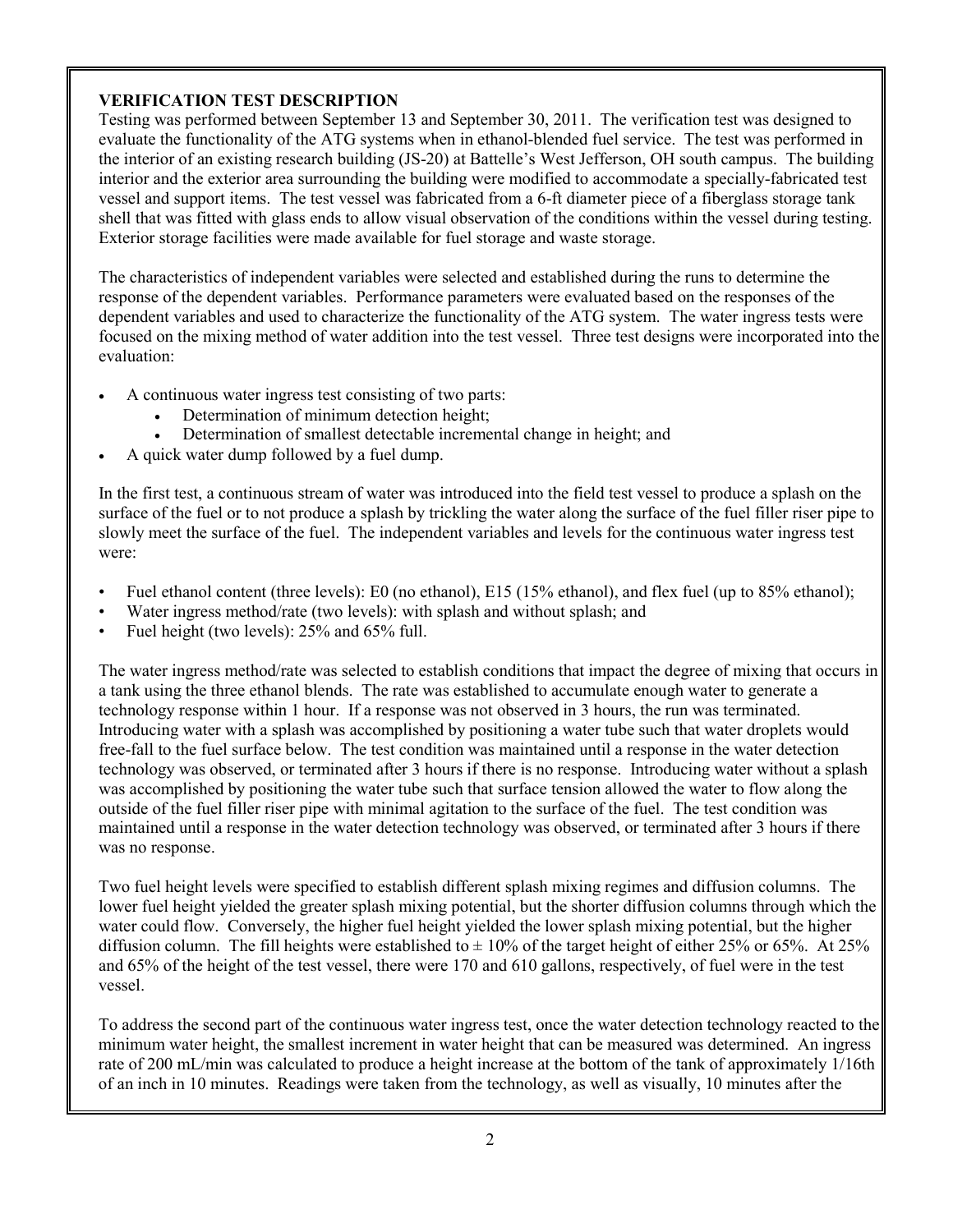increment portion of the run started. Both the technology readings and the manually-measured water levels were recorded. Readings/measurements were taken after ten, 10-minute increments for each replicate of Test 1 (to produce a minimum of 100 measurements).

The last type of test focused on the potential to detect phase separation in an UST. The test was designed to simulate a quick water ingress rate followed by a high degree of mixing such as might occur if a large volume of water was dumped into the tank at a 25% fill height and then fuel was dumped to fill the tank to a 65% fill height. This test was mainly observational in that the test vessel was disturbed quickly with water and fuel and the response of the technology was recorded throughout the test. Three runs of this type were conducted, one for each of the fuel types being evaluated in this verification test. The E0 run was conducted first and used as the baseline for the technology responses to establish the minimum wait time of 30 minutes with E15 and flex fuel.

Battelle staff checked the technology console for status messages continuously until an initial float response was indicated, recorded several instrument parameter values at the time of initial float response and every 10 minutes thereafter during the increment runs, and backed up the collected data each day. No on-site calibrations were performed. Each time that the technology reading was recorded, an independent height measurement was taken from the rulers installed on the glass ends or inside the test vessel.

QA oversight of verification testing was provided by Battelle and EPA. Battelle technical staff conducted a performance evaluation audit, and Battelle QA staff conducted a technical systems audit and a data quality audit of 25% of the test data. An independent technical systems audit was conducted on behalf of EPA. This verification statement, the full report on which it is based, and the Quality Assurance Project Plan (QAPP) for this verification test are available at [www.epa.gov/etv.](http://www.epa.gov/etv)

## **TECHNOLOGY DESCRIPTION**

### **The following information was provided by the vendor and has not been verified.**

The Franklin Fueling Systems TSP-IGF4P Float was designed to detect and measure the level of a dense phase present at the bottom of a fuel storage tank in conjunction with a magnetostrictive level probe and ATG system. The probe is installed in the storage tank by suspending it from a chain such that the bottom of the probe is near the bottom of the tank. Specific versions of the water float are available for use in ethanol blended gasoline with up to 15% ethanol. This float is ballasted to have a net density intermediate to that of the dense phase and the respective fuel such that it is intended to float at the dense phase-fuel interface.

Information acquired during operation of these water detection technologies is transmitted from the floats via a two-conductor signal cable to a data recording and display console. A single console can compile data for several individual floats, and the Franklin Fueling Systems TS-550 was used for this purpose during the verification test. The TS-550 has a touch screen interface that continuously displays fuel levels and water levels graphically in the display. An optional printer is also available and was used during the test. The console also generates an electronic data file and can be connected to a computer using a 10baseT ethernet connection, which enabled data downloads and use through an internet browser.

### **VERIFICATION RESULTS**

The TSP-IGF4P Float responded to the water ingress when the test fuel was E0 and E15, but moved up the probe shaft to the upper fuel float when tested in flex fuel. No clear separated dense phase was formed in the flex fuel when water was added to the test vessel. As a result, the performance parameters defined in the QAPP could not be determined for this technology when flex fuel was employed. The following table provides a summary of verification test results for the Franklin Fueling TSP-IGF4P Float; the calculated performance parameters were determined using the pooled data from the E0 and E15 water ingress runs.

Currently 40 CFR, Section 280.43(a) states water detection technologies should detect "water at the bottom of the tank," which does not address water entrained in the fuel due to increased miscibility with the presence of ethanol. The water sensor, tested according to "EPA's Standard Test Procedures for Evaluating Leak Detection